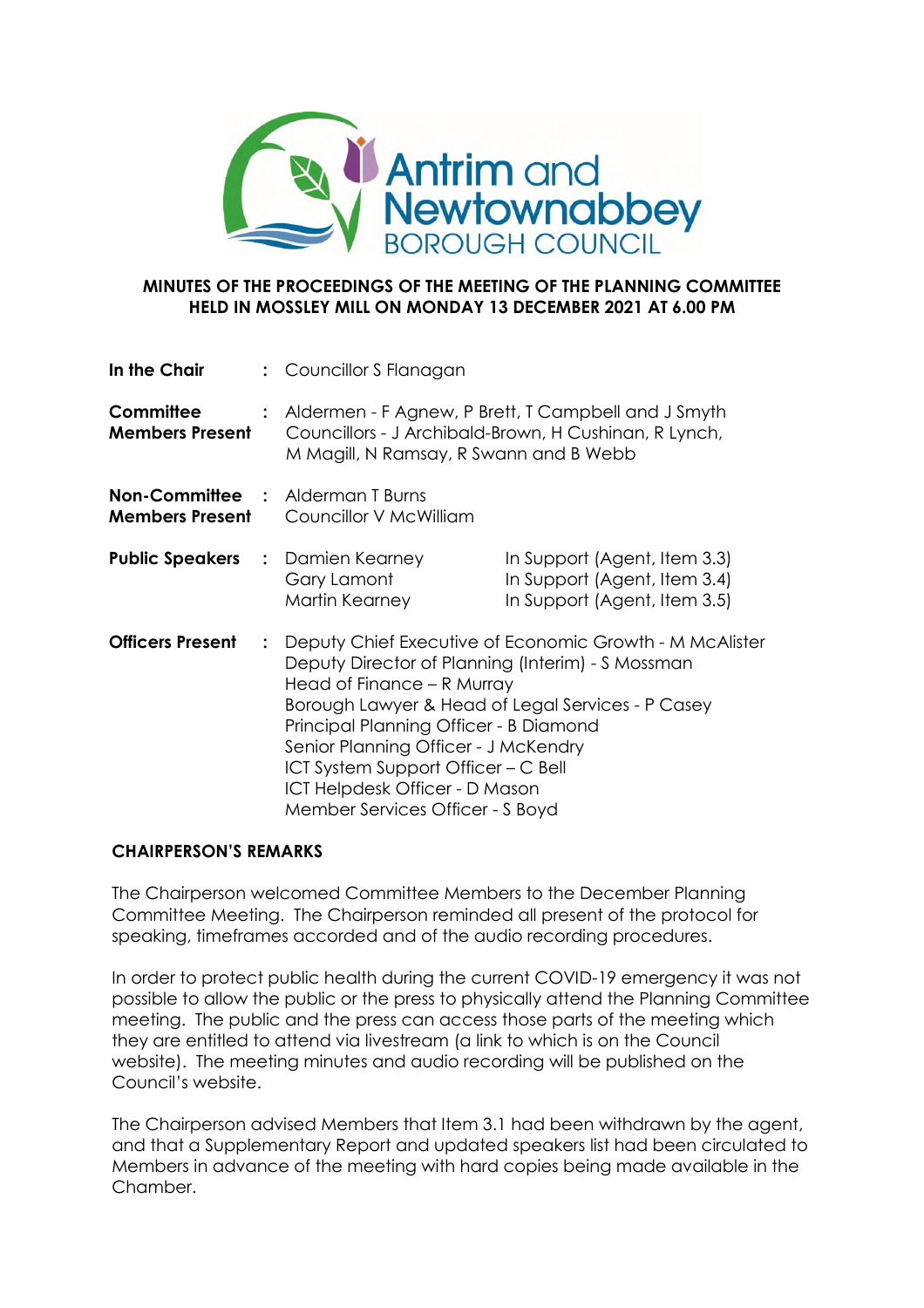The Borough Lawyer and Head of Legal Services reminded Members about a number of issues in relation to their role as Members of the Planning Committee and their obligations under the Code of Conduct.

# **1 APOLOGIES**

Chief Executive J Dixon

# **2 DECLARATIONS OF INTEREST**

None

# **PART ONE PLANNING APPLICATIONS**

# **ITEM 3.1 APPLICATION NO: LA03/2021/0950/O**

| <b>PROPOSAL:</b>      | Proposed infilling of a single dwelling                            |
|-----------------------|--------------------------------------------------------------------|
| <b>SITE/LOCATION:</b> | Lands between 43b and 43e Nutts Corner Road, Crumlin, BT29<br>4SQ. |
| <b>APPLICANT:</b>     | A. Johnson                                                         |

*The Chairperson reminded Members that this application had been withdrawn by the agent.*

*ACTION BY: Sharon Mossman, Deputy Director of Planning (Interim)*

# **ITEM 3.2 APPLICATION NO: LA03/2020/0339/F**

| <b>SITE/LOCATION:</b> | existing dwelling<br>22 Belfast Road, Aughnamullan, Crumlin, BT29 4TQ |
|-----------------------|-----------------------------------------------------------------------|
| <b>APPLICANT:</b>     | Mr & Mrs Beattie                                                      |

Johanne McKendry, Senior Planning Officer, introduced the Planning Report to the Committee and made a recommendation to grant planning permission.

There were no public speakers to address this item.

Proposed by Alderman Smyth Seconded by Alderman Campbell that planning permission be granted

On the proposal being put to the meeting 12 Members voted in favour, 0 against and 0 abstentions, it was unanimously agreed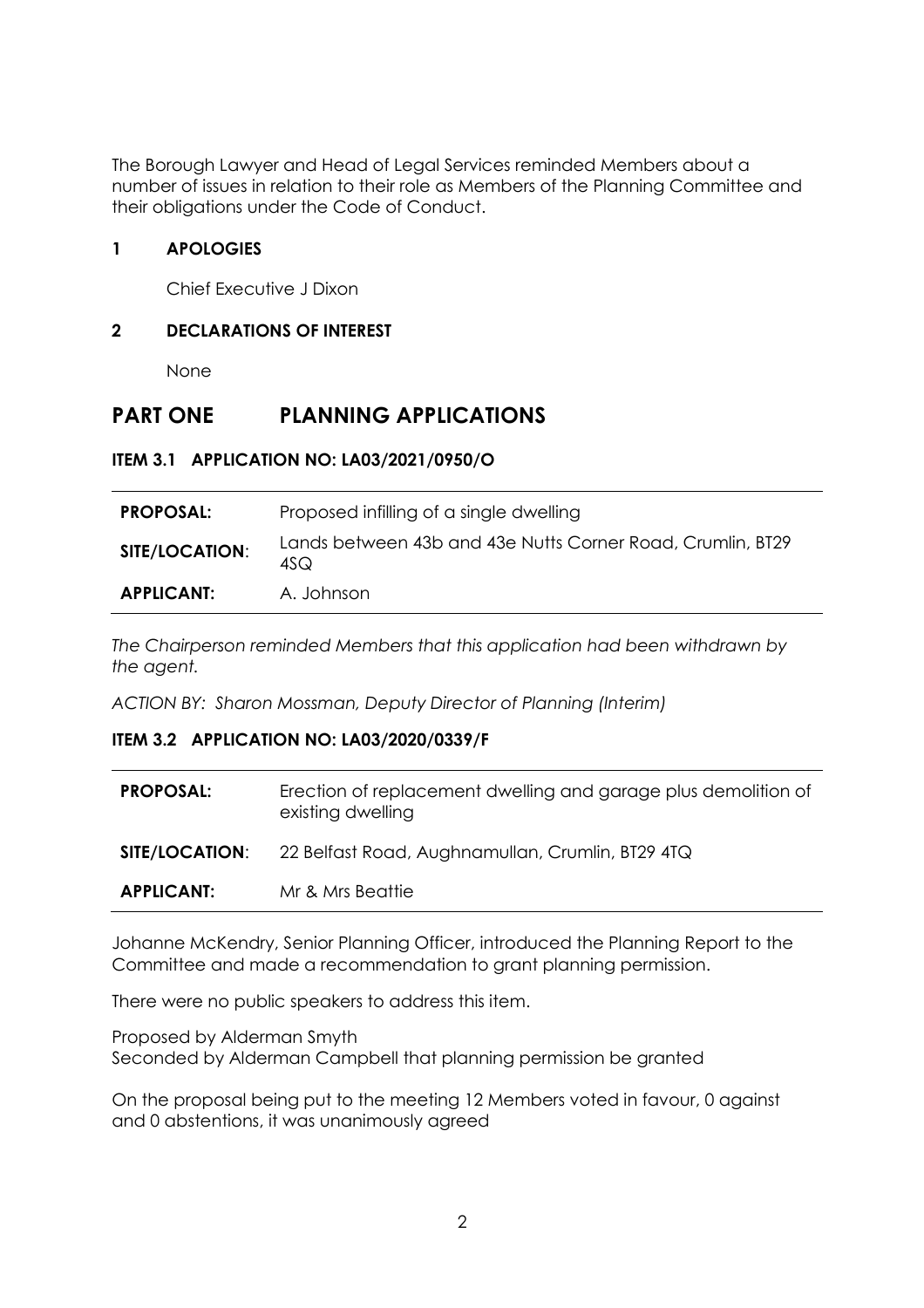**that planning permission be granted for the application subject to the conditions set out in the Planning Report.**

*ACTION BY: Sharon Mossman, Deputy Director of Planning (Interim)*

## **ITEM 3.3 APPLICATION NO: LA03/2021/0791/F**

| <b>PROPOSAL:</b>  | Dwelling and Garage (change of house type and garage,<br>alteration to access from T/2003/0037/F) |
|-------------------|---------------------------------------------------------------------------------------------------|
| SITE/LOCATION:    | 15m south of No. 31 Lurgan Road and to the rear of 10<br>Cherryvalley Road, Crumlin               |
| <b>APPLICANT:</b> | Mr McCallion                                                                                      |

Johanne McKendry, Senior Planning Officer, introduced the Planning Report to the Committee and made a recommendation to refuse planning permission.

The undernoted public speaker addressed the Committee and responded to enquiries from Members as requested –

Damien Kearney In Support/Agent

Proposed by Alderman Brett

Seconded by Alderman Campbell that planning permission be refused

on the proposal being put to the meeting 11 Members voted in favour,1 against and 0 abstentions, it was agreed

#### **that planning permission be refused for the following reasons:**

- **1. The proposal is contrary to the SPPS and Policy CTY 1 of Planning Policy Statement 21, Sustainable Development in the Countryside in that there are no overriding reasons why this development is essential in this rural location and could not be located within a settlement.**
- **2. The proposal is contrary to Policy CTY 13 of Planning Policy Statement 21, Sustainable Development in the Countryside, in that the design of the proposed dwelling is inappropriate for the site and its locality.**

*ACTION BY: Sharon Mossman, Deputy Director of Planning (Interim)*

#### **ITEM 3.4 APPLICATION NO: LA03/2021/0897/O**

| <b>PROPOSAL:</b>      | Outline planning for 2 no. proposed new infill dwellings and<br>detached garages. |
|-----------------------|-----------------------------------------------------------------------------------|
| <b>SITE/LOCATION:</b> | Lands between 12a and 12c Drum Road, Kells, Ballymena, BT42<br>3NN                |
| <b>APPLICANT:</b>     | Mal McDonnell                                                                     |

Barry Diamond, Principal Planning Officer, introduced the Planning Report to the Committee and made a recommendation to refuse outline planning permission.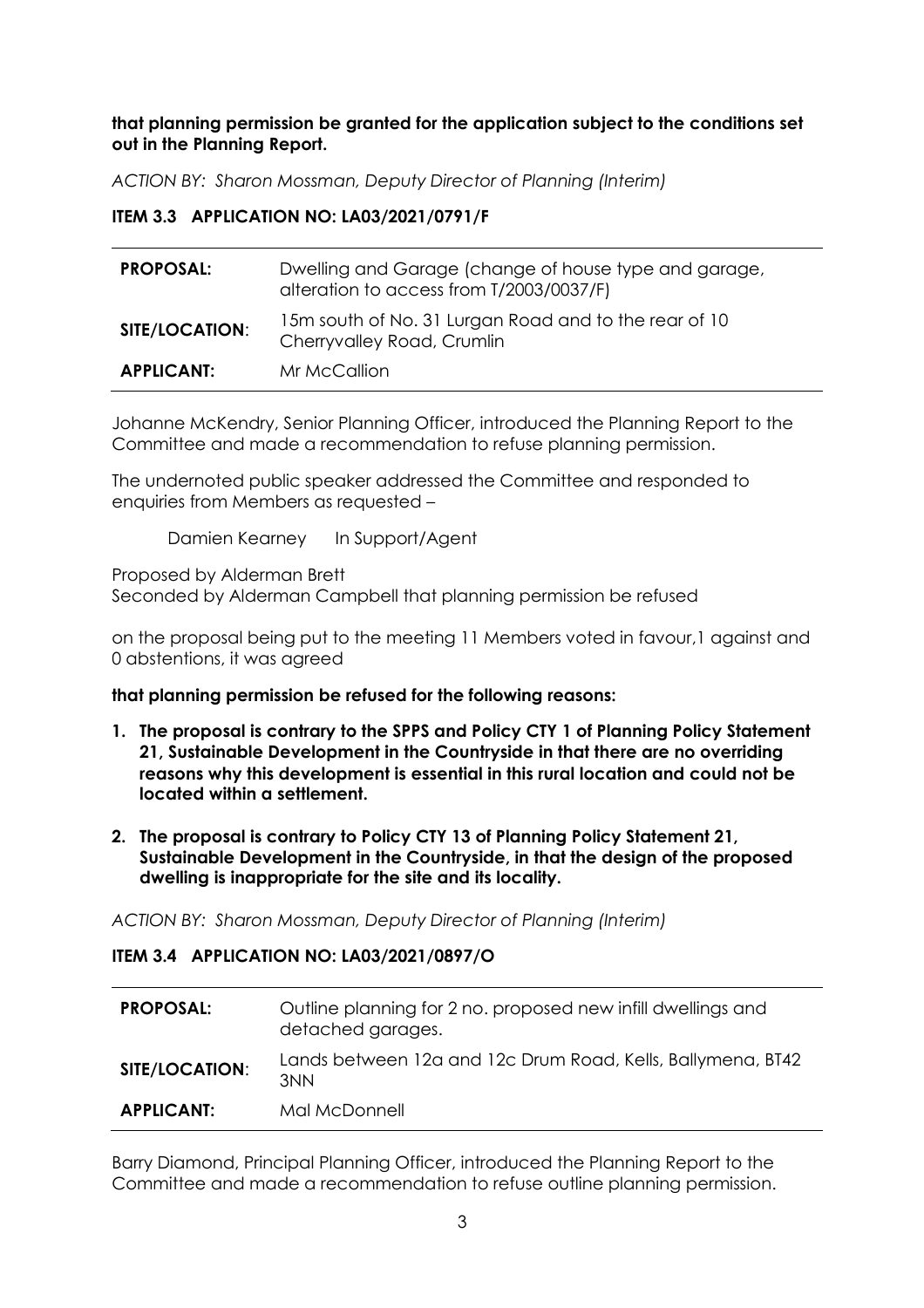The undernoted public speaker addressed the Committee and responded to enquiries from Members as requested –

Gary Lamont In Support/Agent

Proposed by Alderman Campbell Seconded by Alderman Brett that outline planning permission be refused

on the proposal being put to the meeting 11 Members voted in favour, 0 against and 1 abstention, it was agreed

# **that outline planning permission be refused for the following reasons:**

- **1. The proposal is contrary to the provisions contained in the Strategic Planning Policy Statement and Policy CTY1 of Planning Policy Statement 21, Sustainable Development in the Countryside, in that there are no overriding reasons why this development is essential in this rural location and could not be located within a settlement and it fails to meet with the provisions for an infill dwelling in accordance with CTY8 of PPS21.**
- **2. The proposal is contrary to the provisions contained in the Strategic Planning Policy Statement and Policy CTY2a of Planning Policy Statement 21, Sustainable Development in the Countryside, in that the proposal is not considered to meet the criteria for a dwelling within an existing cluster of development.**
- **3. The proposal is contrary to the provisions contained in the Strategic Planning Policy Statement and Policies CTY 8 and CTY14 of Planning Policy Statement 21, Sustainable Development in the Countryside, in that two dwellings on this site would, if permitted, create a build-up of development in this area and add to a ribbon of development that will result in a detrimental change to, and erode, the rural character of the countryside.**
- **4. The proposal is contrary to the policy provisions of the Strategic Planning Policy Statement and Policy CTY 13 and of Planning Policy Statement 21, in that the site lacks long established natural boundaries and relies on the use of new landscaping for integration.**

*ACTION BY: Sharon Mossman, Deputy Director of Planning (Interim)*

*Alderman Brett left and returned to the Chamber during the following item and was therefore unable to vote.*

# **ITEM 3.5 APPLICATION NO: LA03/2019/1049/O**

| <b>PROPOSAL:</b>      | Proposed new dwelling on a farm           |
|-----------------------|-------------------------------------------|
| <b>SITE/LOCATION:</b> | Site 75m west of 19 Loup Road, Moneyglass |
| <b>APPLICANT:</b>     | Ms Mary Duffin                            |

Barry Diamond, Principal Planning Officer, introduced the Planning Report to the Committee and made a recommendation to refuse outline planning permission.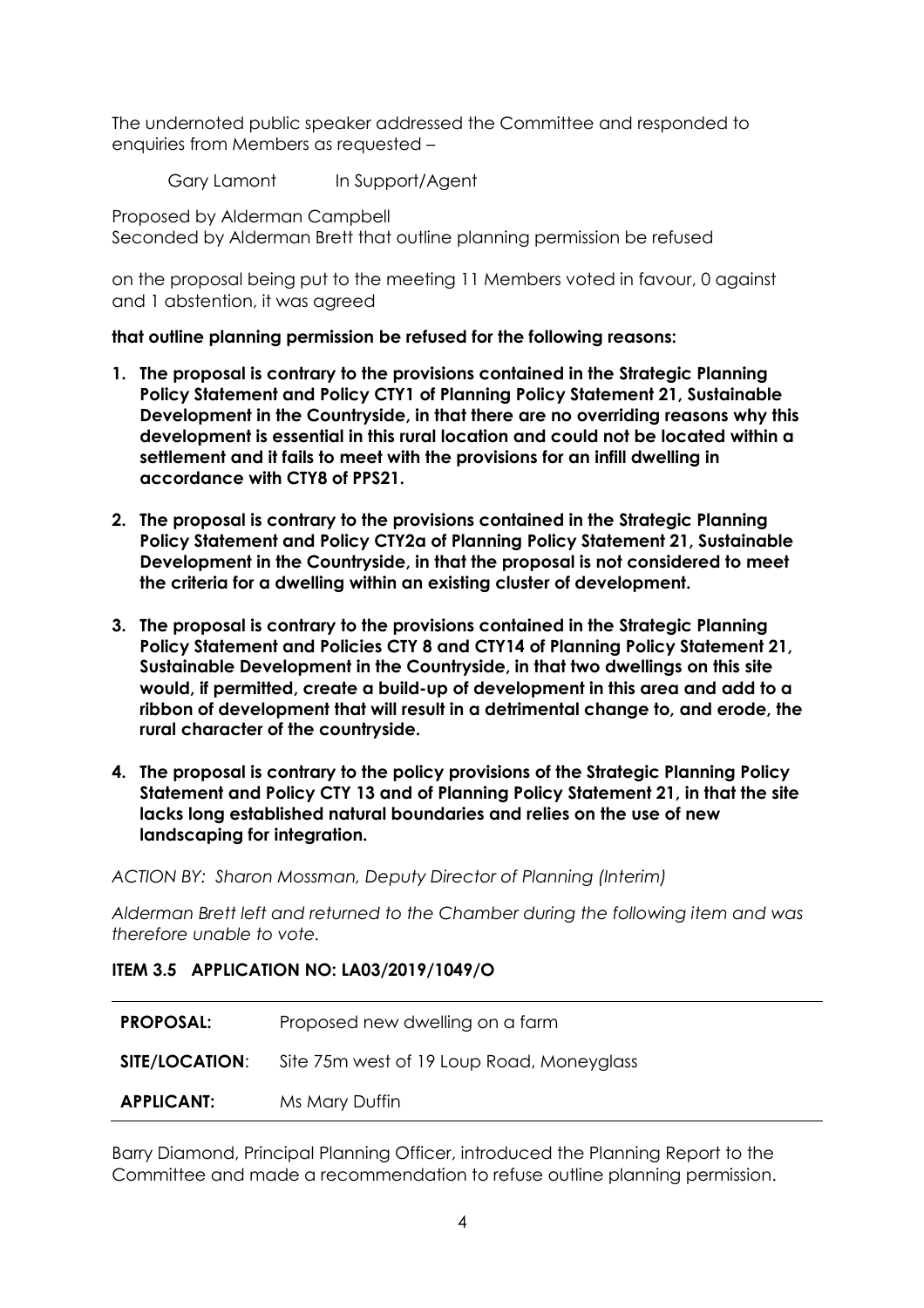The undernoted public speaker addressed the Committee and responded to enquiries from Members as requested –

Martin Kearney In Support/Agent

Proposed by Alderman Campbell Seconded by Councillor Magill that the application be deferred to allow the applicant a period of one month to submit additional information to demonstrate the policy test.

| In favour:   | Alderman Campbell                                                |
|--------------|------------------------------------------------------------------|
|              | Councillors Archibald-Brown, Cushinan, Lynch, Magill, Ramsay and |
|              | Swann                                                            |
| Against:     | Alderman Agnew                                                   |
|              | Councillors Webb and Flanagan                                    |
| Abstentions: | Alderman Smyth                                                   |

on the proposal being put to the meeting 7 Members voted in favour, 3 against and 1 abstention, it was agreed

# **that the application be deferred to allow the applicant a period of one month to submit additional information to demonstrate the policy test.**

*ACTION BY: Sharon Mossman, Deputy Director of Planning (Interim)*

# **ITEM 3.6 APPLICATION NO: LA03/2021/0993/O**

| <b>PROPOSAL:</b>      | Proposed site for infill dwelling and domestic garage         |
|-----------------------|---------------------------------------------------------------|
| <b>SITE/LOCATION:</b> | 40m East of 9a Creggan Road, Cranfield, Randalstown, BT41 3LN |
| <b>APPLICANT:</b>     | Emmett McAuley                                                |

Barry Diamond, Principal Planning Officer, introduced the Planning Report to the Committee and made a recommendation to refuse planning permission.

There were no public speakers to address this item.

Proposed by Councillor Archibald-Brown Seconded by Councillor Magill that planning permission be refused

on the proposal being put to the meeting 12 Members voted in favour, 0 against and 0 abstentions, it was unanimously agreed

#### **that planning permission be refused for the following reasons:**

- **1. The proposal is contrary to the policy provisions of the Strategic Planning Policy Statement and Policy CTY1 of PPS 21, Sustainable Development in the Countryside, in that there are no overriding reasons why this development is essential in this rural location and could not be located within a settlement.**
- **2. The proposal is contrary to the provisions contained in the Strategic Planning Policy Statement and fails to meet with the provisions for an infill dwelling in accordance with Policy CTY 8 of Planning Policy Statement 21, Sustainable**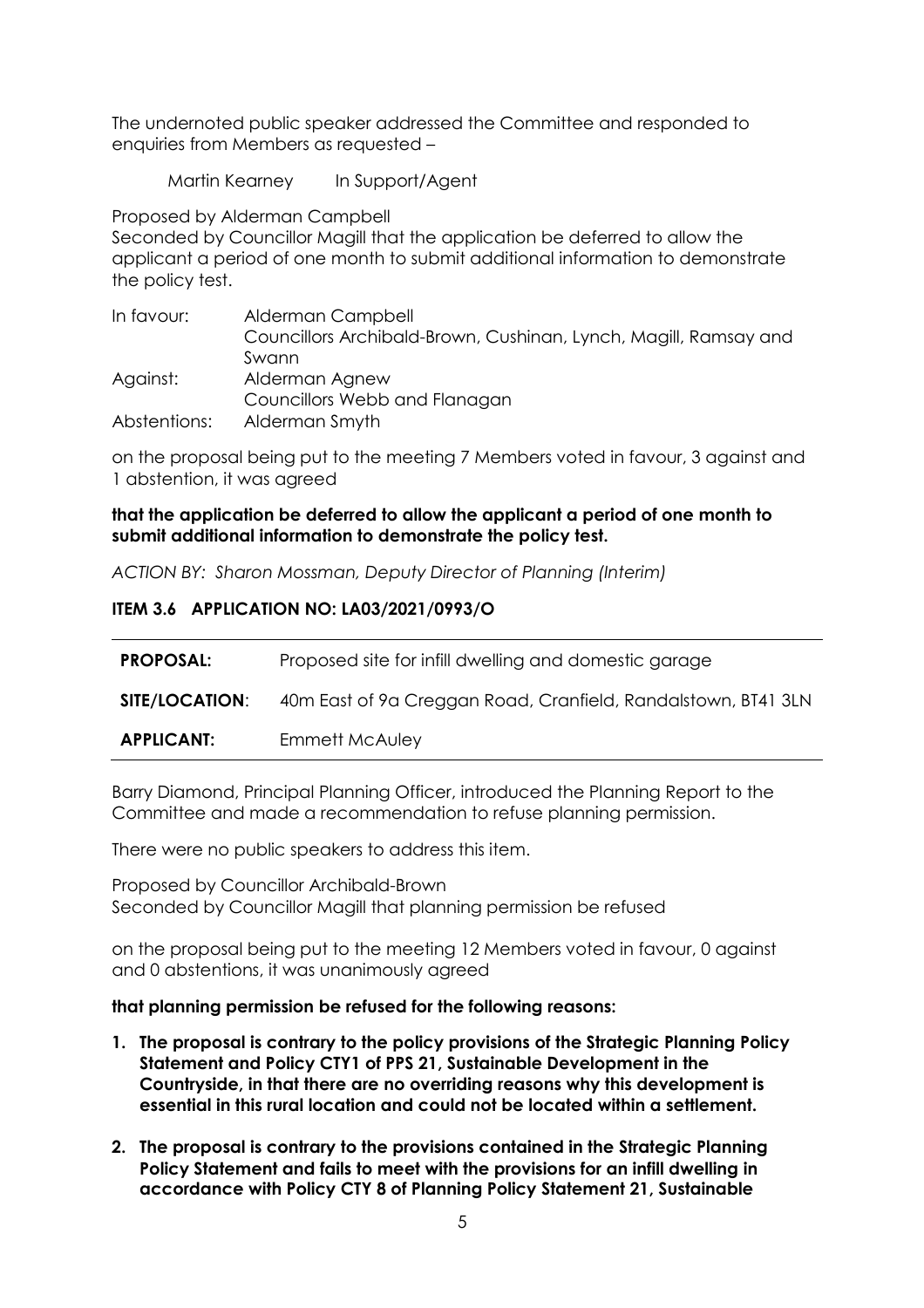**Development in the Countryside, in that the application site does not comprise a small gap within a substantial and continuously built up frontage.**

**3. The proposal is contrary to the provisions contained in the Strategic Planning Policy Statement and Policies CTY 8 and 14 of Planning Policy Statement 21, Sustainable Development in the Countryside, in that the building would, if permitted, result in ribbon development resulting in a suburban style build up dwellings and not respect the existing pattern of development.**

*ACTION BY: Sharon Mossman, Deputy Director of Planning (Interim)*

### **ITEM 3.7 APPLICATION NO: LA03/2021/0805/F**

| <b>PROPOSAL:</b>      | Dwelling and Garage                                               |
|-----------------------|-------------------------------------------------------------------|
| <b>SITE/LOCATION:</b> | 120m west of 44 Rickamore Road Upper, Templepatrick,<br>BT39 0.JF |
| <b>APPLICANT:</b>     | Mr Hunter Kirk                                                    |

Barry Diamond, Principal Planning Officer, introduced the Planning Report to the Committee and made a recommendation to refuse planning permission.

There were no public speakers to address this item.

Proposed by Councillor Ramsay Seconded by Alderman Smyth that planning permission be refused

on the proposal being put to the meeting 12 Members voted in favour, 0 against and 0 abstentions, it was unanimously agreed

# **that planning permission be refused for the following reasons:**

- **1. The proposal is contrary to the policy provisions of the Strategic Planning Policy Statement and Policy CTY 10 of Planning Policy Statement 21, Sustainable Development in the Countryside, in that the proposal is not visually linked or sited to cluster with an established group of buildings on the farm.**
- **2. The proposal is contrary to the policy provisions of the Strategic Planning Policy Statement and Policy CTY 13 of Planning Policy Statement 21, in that the site lacks long established natural boundaries and relies on the use of new landscaping for integration and the ancillary works do not integrate with their surroundings and the proposal is not visually linked or sited to cluster with an established group of buildings on the farm.**
- **3. The proposal is contrary to the policy provisions of the Strategic Planning Policy Statement and Policy CTY 14 of Planning Policy Statement 21, Sustainable Development in the Countryside, in that a dwelling on this site results in a suburban style of build-up when viewed with existing and approved buildings and the impact of ancillary works would damage rural character.**

*ACTION BY: Sharon Mossman, Deputy Director of Planning (Interim)*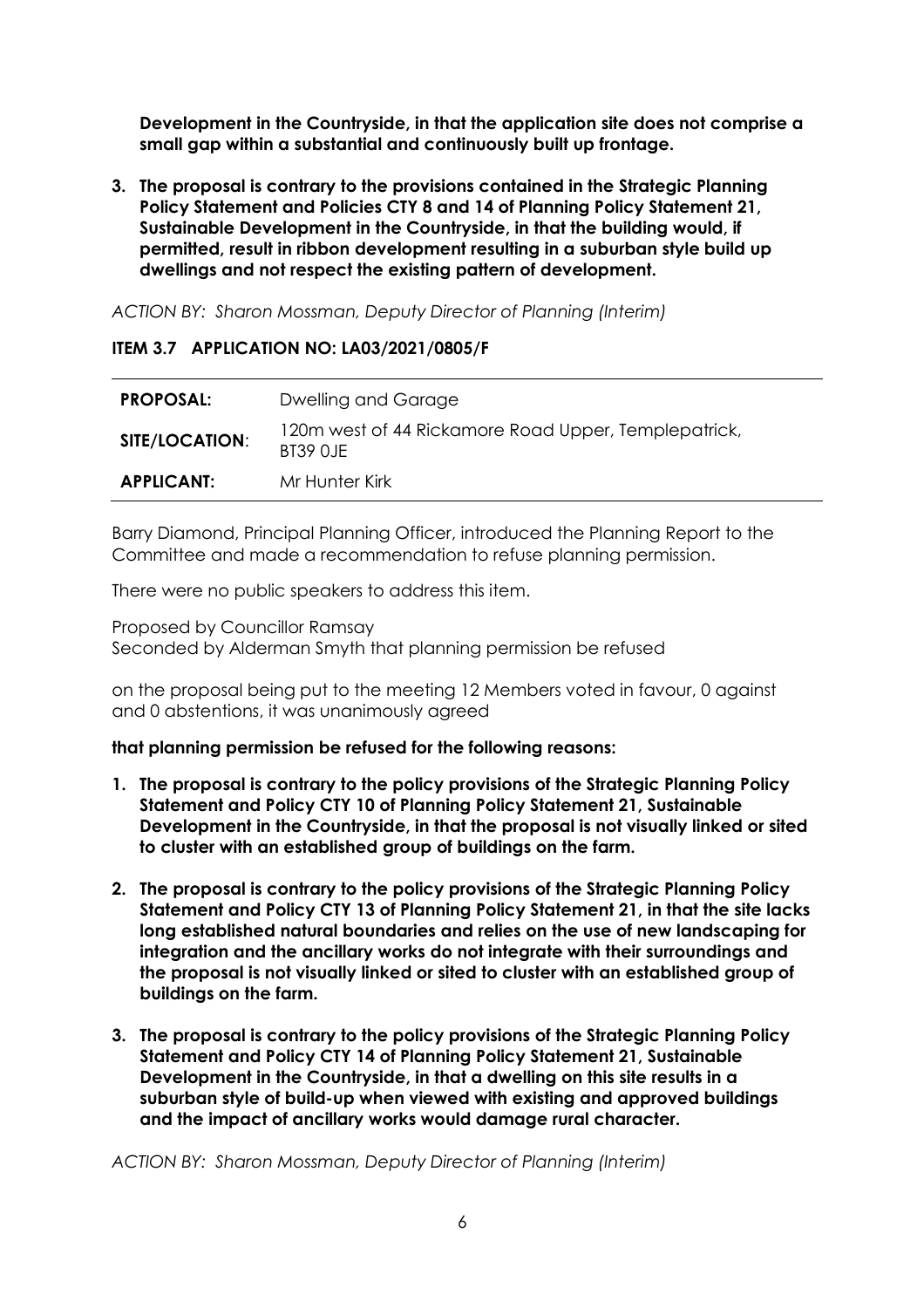## **ITEM 3.8 APPLICATION NO: LA03/2021/0896/F**

| <b>PROPOSAL:</b>  | Construction of a new large glazed entrance on the Six Mile<br>Water Riverside elevation and internal reconfiguration |
|-------------------|-----------------------------------------------------------------------------------------------------------------------|
|                   | <b>SITE/LOCATION:</b> 55-59 High Street, Antrim, BT41 4AY                                                             |
| <b>APPLICANT:</b> | Karl Construction Ltd                                                                                                 |

Barry Diamond, Principal Planning Officer, introduced the Planning Report to the Committee and made a recommendation to grant planning permission.

There were no public speakers to address this item.

Proposed by Councillor Magill Seconded by Councillor Archibald-Brown that planning permission be granted

on the proposal being put to the meeting 12 Members voted in favour, 0 against and 0 abstentions, it was unanimously agreed

that planning permission be granted for the application subject to the conditions set out in the Planning Report.

*ACTION BY: Sharon Mossman, Deputy Director of Planning (Interim)*

# **PART TWO OTHER PLANNING MATTERS**

#### **ITEM 3.9**

### **FI/FIN/11 DRAFT RATES ESTIMATES UPDATE 2022/23**

The Head of Finance, Richard Murray, provided a presentation on the 2022/23 Estimates for Planning and responded to Members' queries. Members noted the update, thanked the Head of Finance for his presentation and he left the meeting.

Proposed by Alderman Campbell Seconded by Alderman Smyth and unanimously agreed

#### **that the presentation be noted.**

*NO ACTION*

#### **ITEM 3.10**

#### **P/PLAN/1 DELEGATED PLANNING DECISIONS AND APPEALS**

A list of planning decisions issued by Officers during November 2021 under delegated powers together with information relating to planning appeals was circulated for Members information.

No appeals were decided by the Planning Appeals Commission (PAC) for the Council area during the month of November.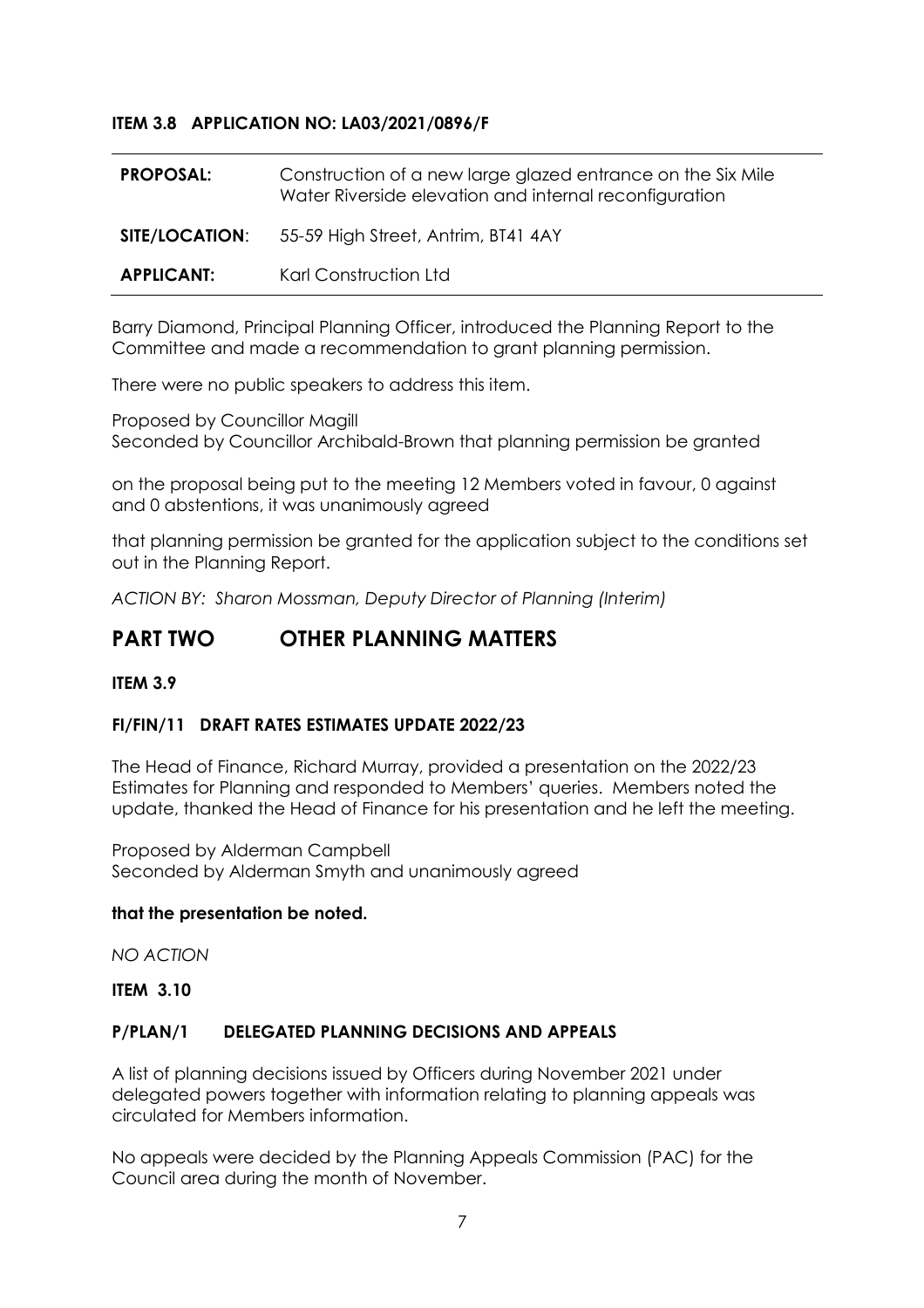Proposed by Alderman Campbell Seconded by Alderman Smyth and unanimously agreed

# **that the report be noted.**

*NO ACTION*

# **ITEM 3.11**

## **P/PLAN/1 PROPOSAL OF APPLICATION NOTICES FOR MAJOR DEVELOPMENT**

Prospective applicants for all development proposals which fall into the Major development category under the 2011 Planning Act are required to give at least 12 weeks' notice to the Council that an application for planning permission is to be submitted. This is referred to as a Proposal of Application Notice (PAN). Three PANs were registered during November 2021 the details of which are set out below.

| <b>PAN Reference:</b><br>Proposal:<br>Location:<br>Applicant:<br><b>Date Received:</b><br>12 week expiry:        | LA03/2021/1054/PAN<br>Erection of single storey Class B3 General Industrial unit<br>(with support offices), together with associated car<br>parking/service yard provision and landscaping<br>Lands adjacent to 6 Caulside Drive, Antrim BT41 2DU<br>Jan's Holdings<br>4 November 2021<br>27 January 2022                                                                                                                                                                                                                                                                                                                                                                                                                              |
|------------------------------------------------------------------------------------------------------------------|----------------------------------------------------------------------------------------------------------------------------------------------------------------------------------------------------------------------------------------------------------------------------------------------------------------------------------------------------------------------------------------------------------------------------------------------------------------------------------------------------------------------------------------------------------------------------------------------------------------------------------------------------------------------------------------------------------------------------------------|
| <b>PAN Reference:</b><br>Proposal:<br>Location:<br><b>Applicant:</b><br><b>Date Received:</b><br>12 week expiry: | LA03/2021/1084/PAN<br>Additional hard rock quarrying of a previously quarried<br>area, extending across the un-filled portions of the site,<br>creating a large, benched quarry void. Subsequent<br>progressive infilling of the enlarged void with inert wastes,<br>to tie into the existing profile of the "old site"<br>Hightown Quarry and Landfill 59 Upper Hightown Road<br>Newtownabbey BT14 8RR<br><b>Macwill Services</b><br>16 November 2021<br>8 February 2022                                                                                                                                                                                                                                                              |
| <b>PAN Reference:</b><br>Proposal:<br>Location:                                                                  | LA03/2021/1108/PAN<br>Proposed metal beverage can manufacturing facility to<br>include c. 58,000 sq. metres of floor space to include<br>production, warehousing, office, and staff welfare<br>accommodation together with ancillary maintenance<br>and production processing facilities; plant equipment and<br>structures; site preparation works, including regrading of<br>site levels; access & parking and associated landscaping.<br>Access to the site provided via Global Point Avenue along<br>with internal circulation, associated staff car park, and<br>loading/unloading areas. Installation of photovoltaic<br>panels on the roof.<br>Lands at Global Point Business Park Global Point Avenue<br>Newtownabbey BT36 5PY |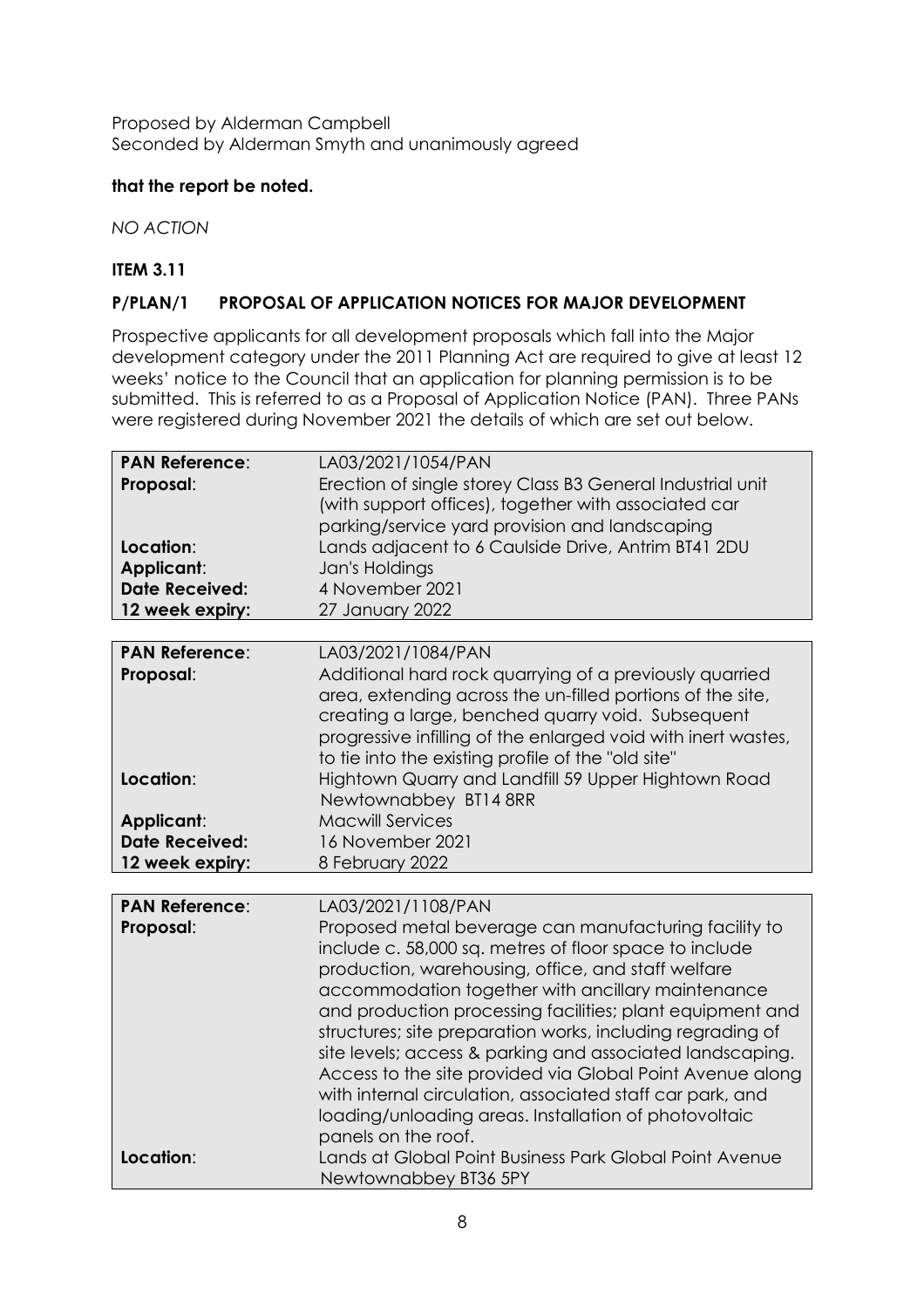| Applicant:            | Ardagh Group Ltd |
|-----------------------|------------------|
| <b>Date Received:</b> | 22 November 2021 |
| 12 week expiry:       | 14 February 2022 |

Under Section 27 of the 2011 Planning Act obligations are placed on the prospective developer to consult the community in advance of submitting a Major development planning application. Where, following the 12-week period set down in statute, an application is submitted this must be accompanied by a Pre-Application Community consultation report outlining the consultation that has been undertaken regarding the application and detailing how this has influenced the proposal submitted.

As part of its response to Coronavirus, the Department for Infrastructure (DfI) introduced an amendment to subordinate legislation to temporarily remove the requirement for a public event as part of the pre application community consultation (PACC). The initial Departmental Regulations were subsequently extended and given the ongoing pandemic The Planning (Development Management) (Temporary Modifications) (Coronavirus) (Amendment No.2) Regulations (Northern Ireland) 2021which came into effect on 1 October 2021, have temporarily amended The Planning (Development Management) Regulations (Northern Ireland) 2015 and therefore the temporary relaxation of pre-application community consultation requirements during Coronavirus emergency period now apply until 31 March 2022. As with the previous Regulations applicants will still need to comply with other requirements to ensure communities are aware of and can input to major development proposals for their areas. However, this temporary change will allow major planning applications to continue to be submitted during the COVID-19 outbreak.

Guidance issued by the Department indicates that specific detail should be included in the PAN application indicating what consultation methods the prospective applicant is proposing to ensure that the local community is able to access, and comment on, information about a proposed development, despite the absence of a PACC public event.

Proposed by Alderman Campbell Seconded by Alderman Smyth and unanimously agreed

# **that the report be noted.**

*NO ACTION*

**ITEM 3.12**

# **P/PLAN/01 DEPARTMENT FOR INFRASTRUCTURE – PLANNING AND AVIAN FLU**

The Department for Infrastructure (DfI), as a result of the recent announcement regarding avian influenza and poultry, has written to all Councils (circulated) as a reminder, to advise that there are permitted development rights to permit the erection of buildings necessary for the purposes of housing poultry and other captive birds to protect them from avian influenza. These rights require the developer to notify the Council within 14 days of commencing development and to remove the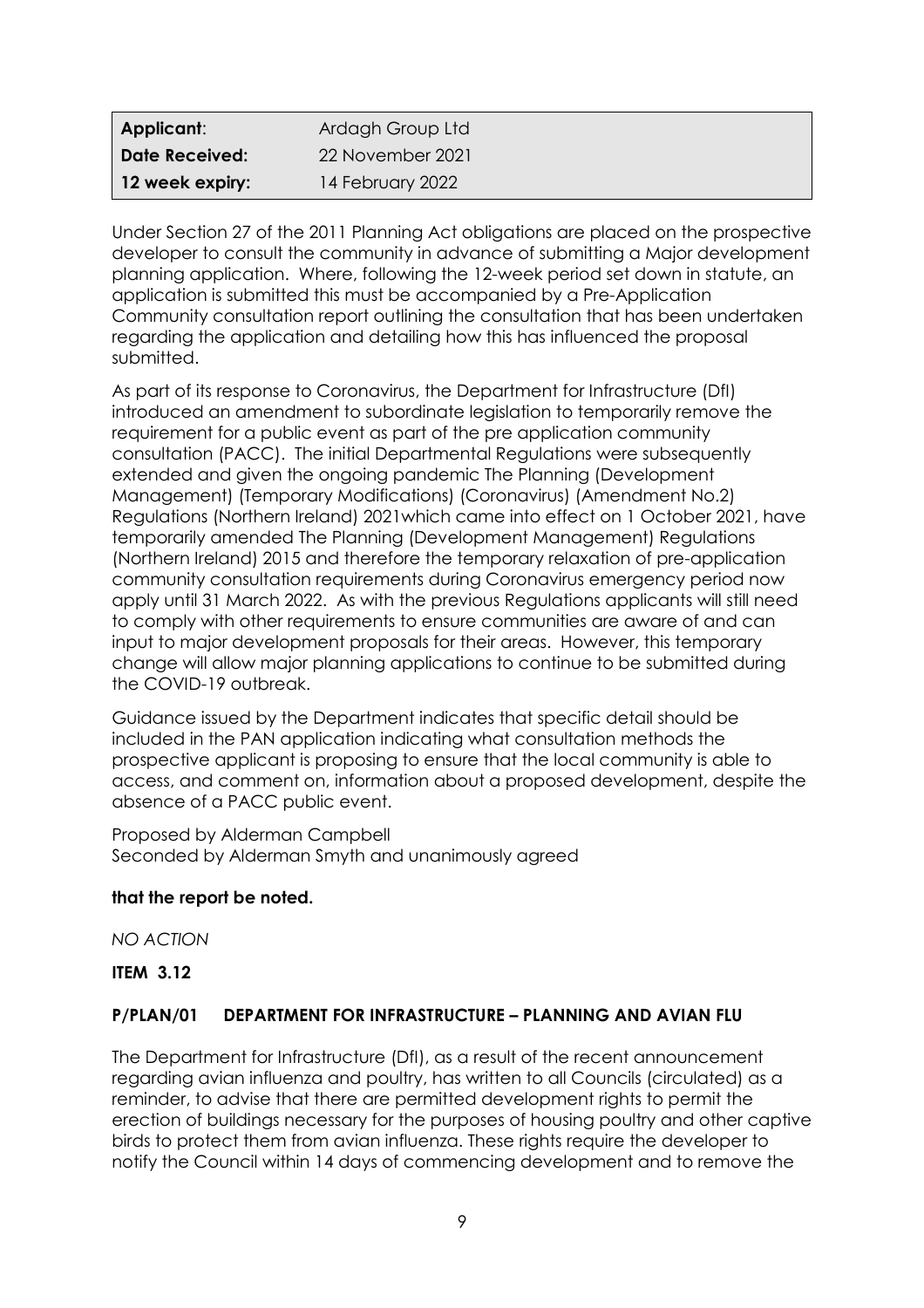development once the need for it has ended, or the requirement to keep birds indoors is removed, whichever is the sooner.

Proposed by Alderman Campbell Seconded by Alderman Smyth and unanimously agreed

# **that the correspondence be noted.**

*NO ACTION*

*The Chairperson took the Supplementary Report at this point of the meeting.*

# **ITEM 3.14**

# **P/PLAN/1 PROPOSED WORKSHOP ON TOURISM ACCOMODATION**

The Planning Section has received a number of planning applications in relation to glamping/pod tourism accommodation and it is the view of Officers that a short workshop should be held with Planning Committee Members before the January 2022 Planning Committee meeting to discuss the policy approach to these proposals. Officers from the Economic Section will also be in attendance to provide an overview of the Borough's tourist accommodation offer and the current approach to developing new tourism product.

Proposed by Councillor Archibald-Brown Seconded by Alderman Smyth and unanimously agreed

# **that a workshop as outlined be scheduled with the Planning Committee.**

*ACTION BY: Sharon Mossman, Deputy Director of Planning (Interim)*

# **PROPOSAL TO PROCEED 'IN CONFIDENCE'**

Proposed by Councillor Magill Seconded by Councillor Ramsay and agreed that

**the following Committee business be taken In Confidence.**

**The Chairperson advised that the livestream and audio recording would now cease.**

# **PART ONE - DECISIONS ON ENFORCEMENT CASES – IN CONFIDENCE**

# **ITEM 3.13 - ENFORCEMENT CASE: LA03/2020/0311/CA**

Sharon Mossman, Deputy Director of Planning (Interim), introduced the Enforcement Report to the Committee and made a recommendation that authority be granted to progress enforcement action, the detail of which was delegated to appointed Officers.

Proposed by Councillor Archibald-Brown